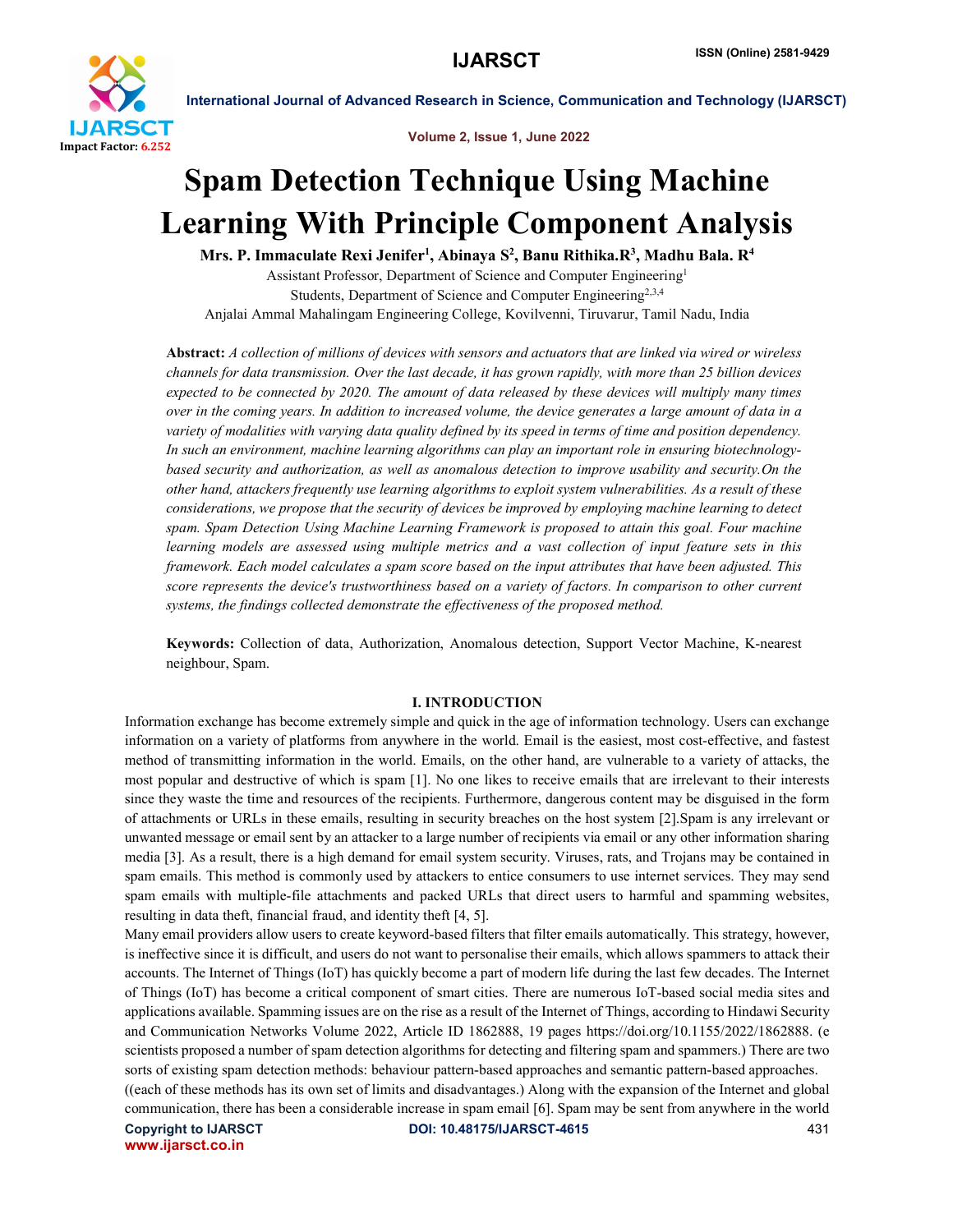

## Volume 2, Issue 1, June 2022

thanks to the Internet, which hides the identity of the sender. Despite the fact that there are numerous antispam tools and approaches available, the spam rate remains high. Harmful emails with links to malicious websites that can harm a victim's data are among the most dangerous spams. Spam emails can also cause server response times to slow down by filling up memory and capacity. Every firm carefully assesses the available solutions to combat spam in their environment to accurately detect spam emails and avoid escalating email spam issues.

Whitelist/Blacklist [7], mail header analysis, keyword checking, and other well-known mechanisms for identifying and analysing incoming emails for spam detection are just a few examples. According to social networking experts, 40 percent of social networking accounts are used for spam [8]. (e spammers use popular social networking applications to transmit concealed links in the text to pornographic or other product sites aimed to sell something from fraudulent accounts to certain segments, review pages, or fan pages. (e obnoxious emails sent to the same types of people or organisations have recurring themes. It is possible to increase the detection of these types of emails by looking into these highlights. We can classify emails into spam and nonspam using artificial intelligence (AI) [9].

(This approach is achievable because to feature extraction from the headers, subject, and body of the messages.) We can categorise this data into spam or ham after extracting it based on its characteristics. Learning-based classifiers [10] are now widely employed to detect spam.

# II. SPAM MESSAGES

The definition of email spam is vague because everyone has an opinion about it. At the moment, everyone's attention is drawn to email spam. In most cases, email spam consists of one-off messages sent in bulk by people you don't know. (The term spam comes from a Monty Python sketch [23], in which a Hormel canned beef item had a lot of annoying emphases.) While the term "spam" is said to have originally been coined in 1978 to refer to unsolicited email, it exploded in popularity in the mid-1990s, as we began to become more widely known outside of academic and research circles [24]. The development expenditure trick is a well-known example, in which a client receives an email with an offer that should result in a prize.In today's technological age, the dodger/spammer tells a scenario in which the unlucky victim requires immediate financial assistance so that the fraudster can amass a much larger sum of money, which they would subsequently share. When the unfortunate victim completes the instalment, the fraudster will either make a profit or avoid communication.



Fig 1 Block Diagram for Spam Messages

# III. LITERATURE REVIEW

IoT systems, which include devices, services, and networks, are subject to network, physical, and application threats, as well as privacy breaches. These assaults are depicted in Figure 1. Let's take a look at some of the attacks that the attackers have launched.

- Denial of service (DDoS) attacks: To prevent IoT devices from accessing various services, attackers can flood the target database with unsolicited requests. Bots [3] are malicious queries generated by a network of Internet of Things devices. DDoS attacks might deplete all of the service provider's resources. It has the ability to block legitimate users and make network resources unavailable.
- RFID attacks: These are attacks against IoT devices at the physical layer. The device's integrity is compromised as a result of this assault. Attackers try to change data at the node level or while it is being transmitted via the network. At the sensor node, popular attacks include availability attacks, authenticity attacks, secrecy attacks,

Copyright to IJARSCT **DOI: 10.48175/IJARSCT-4615** 432 www.ijarsct.co.in and cryptography key brute-forcing [4]. Password protection, data encryption, and restricted access control are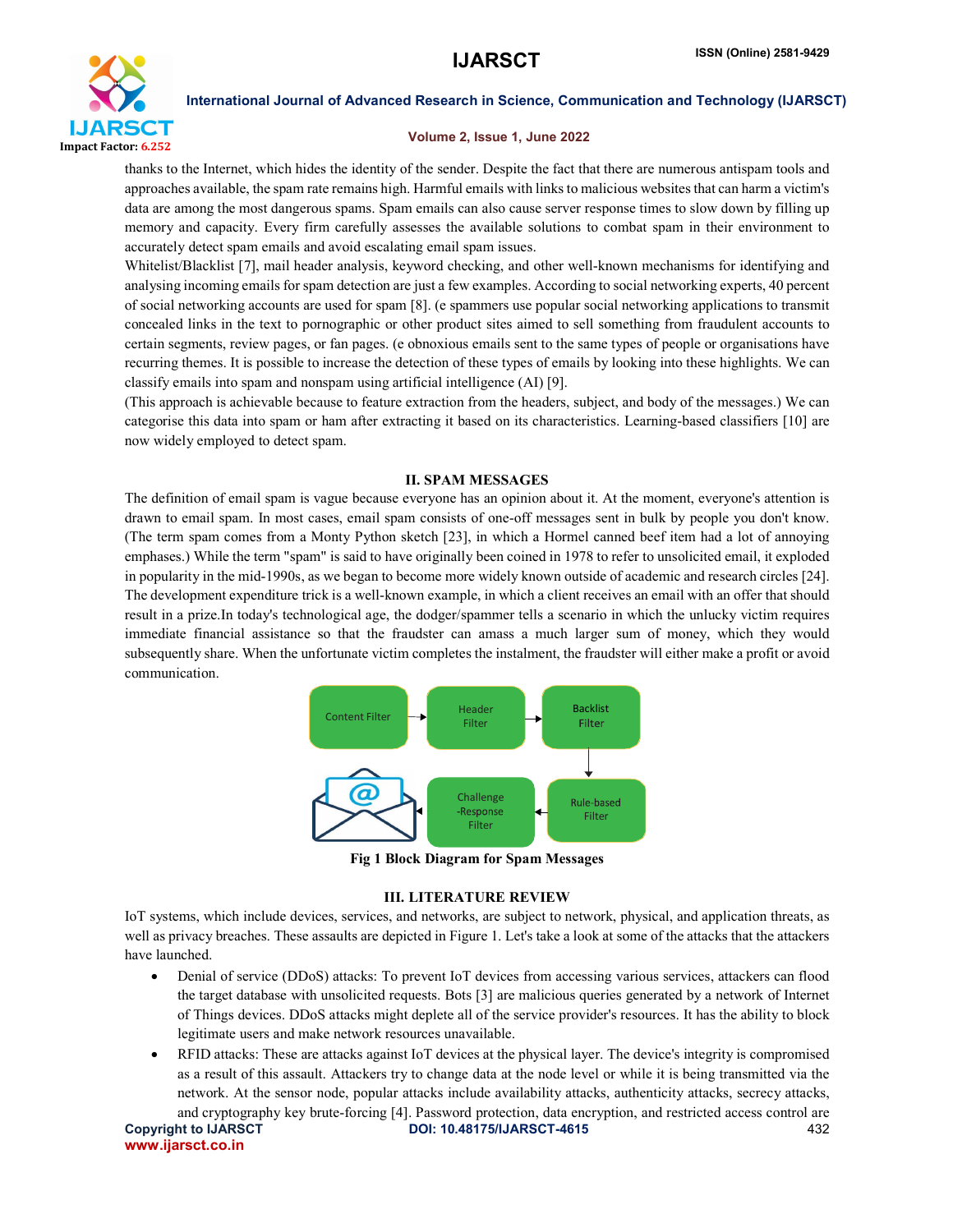

### Volume 2, Issue 1, June 2022

some of the remedies used to thwart such assaults.

- Attacks on the internet: The Internet-connected IoT gadget can access a variety of resources. Spammers utilise spamming strategies if they wish to steal information from other systems or if they want their target website to be viewed on a regular basis [5]. Ad fraud is a popular strategy used for this. For monetary gain, it generates artificial clicks on a particular website.Cyber criminals are a type of practising group.
- Near-field communication (NFC) assaults: These attacks mostly target electronic payment fraud. Unencrypted traffic, eavesdropping, and tag manipulation are all threats that could be launched.
- The conditional privacy protection provides a solution to this issue. Thus, using the user's public key, the attacker is unable to generate the identical profile [6]. The trustworthy service manager generates random public keys for this model. Various machine learning approaches have been widely employed to improve network security, including supervised learning, unsupervised learning, and reinforcement learning. Table I summarises the current machine learning techniques that aid in the identification of the aforementioned assaults. The next sections detail each machine learning technique in terms of its nature and role in attack detection.
- Supervised machine learning techniques: The models such as support vector machines (SVMs), random forest , naive Bayes, K-nearest neighbour (K-NN), and neural networks (NNs) are used for labelling the network for detection of attacks. In IoT devices, these models successfully detected the DoS, DDoS, intrusion and malware attacks [7] [8] [9] [10].
- Unsupervised machine learning techniques: In the absence of labels, these approaches outperform their equivalents [9]. It functions by creating clusters. Multivariate correlation analysis is used to detect DoS attacks in IoT devices [11].
- Reinforcement machine learning techniques: These types of models Allow an IoT system to use trial and error to choose security protocols and key settings in response to various assaults. Q-learning has been used to increase authentication performance and can also aid in virus detection. [12][9][13]

Machine learning approaches aid in the development of lightweight access control mechanisms that save energy and extend the life of IoT equipment. For example, the developed outside detection strategy uses K-NNs to address the problem of unregulated outer detection in WSNs [14]. The literature review explains how machine learning may be used to improve network security. As a result, multiple machine learning techniques are used to detect the presented problem of web spam in this research.

# IV. PROPOSED SYSTEM

Smart devices are fully reliant on the digital world. The data obtained from these devices should be devoid of spam. Because data is collected from multiple domains, retrieving information from various IoT devices is a major difficulty.





www.ijarsct.co.in

System Model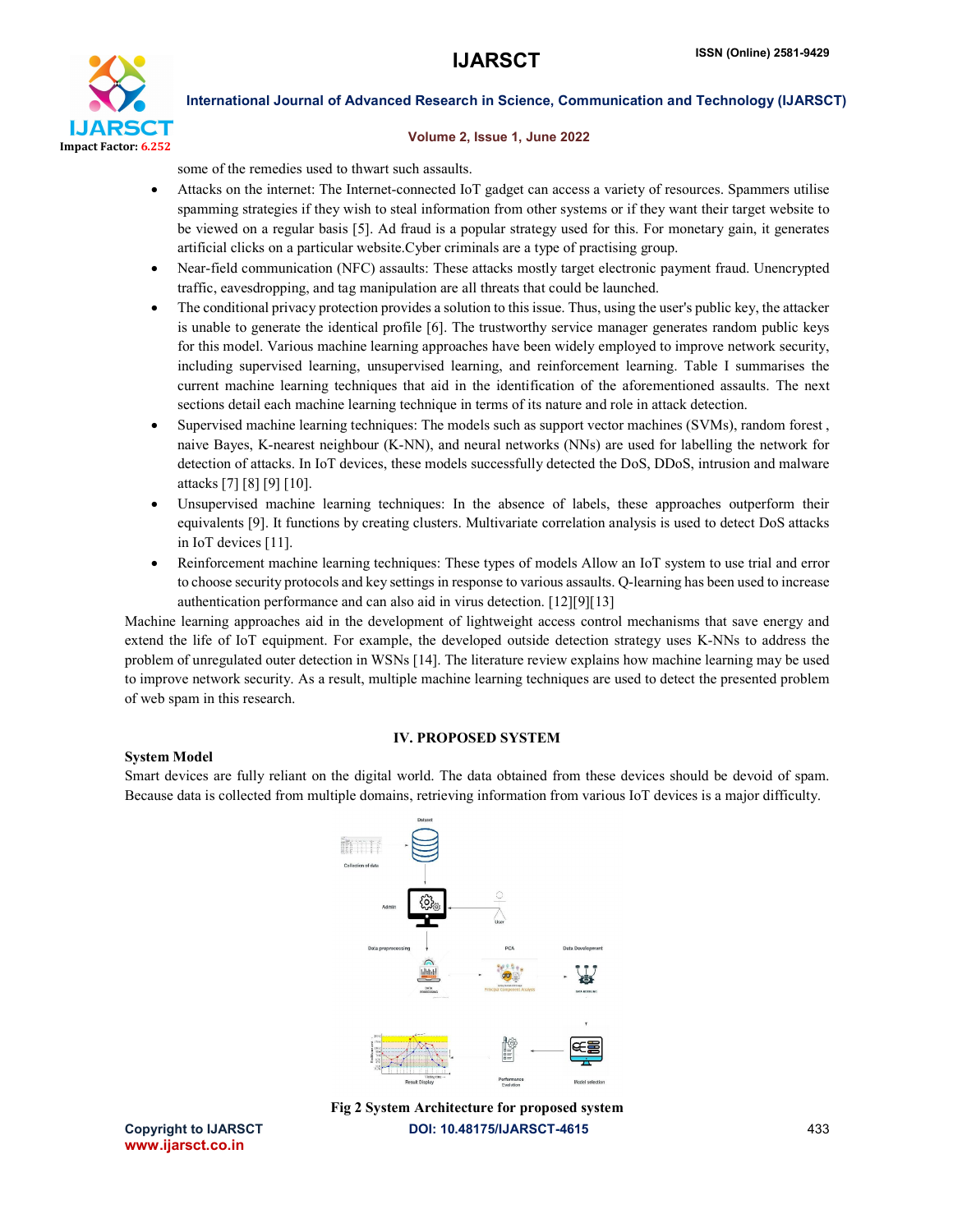

# Volume 2, Issue 1, June 2022

Because IoT involves various devices,a vast volume of data with heterogeneity and variation is generated. This data is referred to as IoT data. Real-time, multi-source, rich, and sparse data are all characteristics of IoT data. Personal use is allowed, but republication and redistribution require IEEE approval. This paper has been accepted for publication in a future edition of this journal, but it is still being edited. Before the final publishing, the content may change.

Citation information:

If IoT data is stored, processed, and retrieved efficiently, its efficiency rises.

This proposal aims to reduce the occurrence of spam from these devices as defined by Eq.

1.min  $P(s) = x - S(1)$ 

In Eq. 1,  $\kappa$  refers to the collection of information.  $\sim$  s is thevector of spam related information, which is subtracted from  $\kappa$ to decrease the probability of getting spam information from IoT devices.

# V. PROPOSED METHODOLOGY

The online spam detection is addressed in this proposal to protect IoT devices from producing malicious in- formation. We looked at a number of machine learning strategies for detecting spam from IoT devices. The goal is to fix problems with IoT devices that are used in the home. However, the proposed methodology takes into account all aspects of data engineering before putting it to the test with machine learning models. The method that was employed to achieve the goal.

Feature Engineering: Machine learning algorithms perform correctly with the correct instances and attributes. We're all aware that the instances represent real-world data value gathered from real-world smart things placed around the planet. The feature engineering method is built around the extraction and selection of features.

Feature Reduction: This technique is used to reduce the number of dimensions in data. To put it another way, feature minimization. The approach for reducing the complexity of characteristics is described in Transactions on Industrial Informatics. Over-fitting, huge memory requirements, and compute power are all addressed by this technique. There are several methods for extracting features. The most often used is principal component analysis (PCA). However, in this suggestion, PCA is employed in conjunction with the IoT parameters. – Time for analysis: The dataset utilised in the studies involves data collected over an eighteen-month period. We used one month's worth of data for better results and accuracy. Because the weather is such a significant factor in the operation of IoT devices, the month with the most changes was chosen.

# VI. METHODOLOGY

- 1. Data Collection
- 2. Data Preprocessing
- 3. Principle Component Analysis
- 4. Performance Evaluation
- Data Collection: The practise of acquiring and analysing data from a variety of sources is known as data collection. Data must be collected and kept in a form that makes sense for the business problem at hand in order to use it to develop viable artificial intelligence (AI) and machine learning solutions.
- Data Pre-processing: Machine learning validation approaches are used to calculate the error rate of the Machine Learning (ML) model, which is as close to the genuine error rate of the dataset as possible. Validation approaches may not be required if the data volume is large enough to be representative of the population. However, in realworld circumstances, it is necessary to work with data samples that are not always representative of the population of a dataset. Duplicate the value and the data type description to identify the missing value, whether it is a float variable or an integer variable. While tuning model hyper parameters, a sample of data is employed to offer an unbiased evaluation of a model fit on the training dataset.
- Principle Component Analysis: This procedure entails gathering preprocessed data in order to translate it into a model creation process. Over-fitting, huge memory requirements, and compute power are all addressed by this technique. There are several methods for extracting features. The most widely used method is principal component analysis (PCA). However, in this suggestion, PCA is employed in conjunction with the IoT parameters.

www.ijarsct.co.in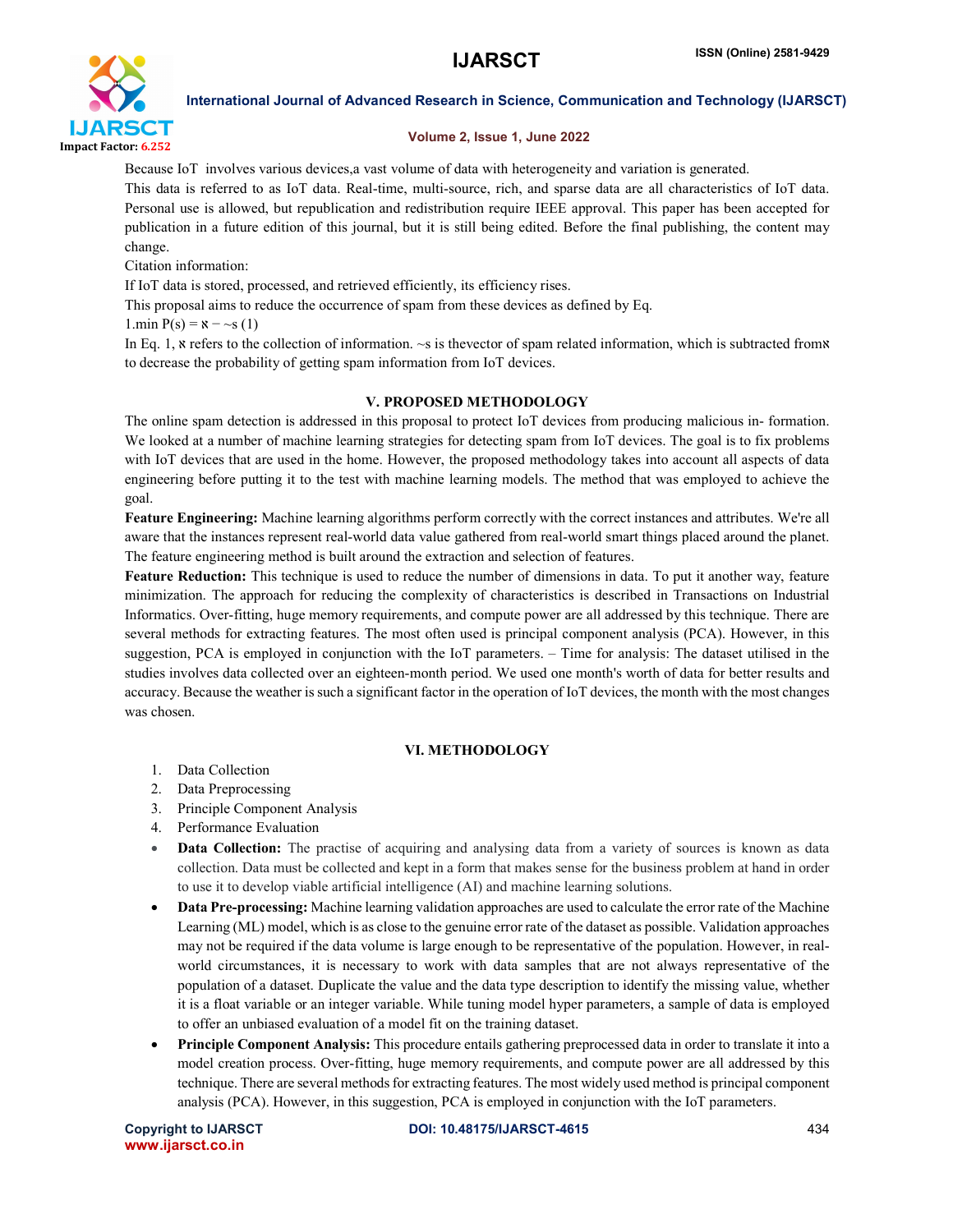

### Volume 2, Issue 1, June 2022

- Performance Evaluation: As competence on the validation dataset is incorporated into the model setup, the evaluation becomes increasingly biassed. The validation set is used to test a model, although it is only used on a regular basis. This data is used by machine learning specialists to fine-tune the model hyper parameters. Data collection, analysis, and the process of addressing data content, quality, and organisation can be time-consuming.
- Support Vector Machine: The support vector machine (SVM) is a powerful and important machine learning model. SVM is a formally defined supervised learning classifier that uses labelled examples for training and outputs a hyperplane for classifying fresh data. Decision planes separate a group of objects belonging to multiple class memberships. Linear support vector machines' classification concept. Some circles and stars are referred to as objects in the diagram. These objects can be classified into one of two categories: stars or dots. The isolated lines define which things are green and which are brown. The items on the lower side of the plane are brown stars, while the objects on the upper side are all green dots, indicating that two unique objects are classified into two different classes. If the model is given a new black circle object, it will categorise it into one of the classes using the training examples provided during the training phase.



 KNN: The K-Nearest Neighbour algorithm is based on the Supervised Learning technique and is one of the most basic Machine Learning algorithms. The K-NN algorithm assumes that the new case/data and existing cases are similar and places the new case in the category that is most similar to the existing categories. The K-NN method stores all available data and classifies a new data point based on its similarity to the existing data. This means that new data can be quickly sorted into a well-defined category using the K-NN method. The K-NN algorithm can be used for both regression and classification, but it is more commonly utilised for classification tasks. The K-NN algorithm is a non-parametric algorithm, which means it makes no assumptions about the underlying data. It's also known as a lazy learner algorithm since it doesn't learn from the training set right away; instead, it saves the dataset and performs an action on it when it comes time to classify it. During the training phase, the KNN algorithm simply stores the dataset, and when it receives new data, it classifies it into a category that is quite similar to the new data.



Fig 3 KNN Classifier Algorithm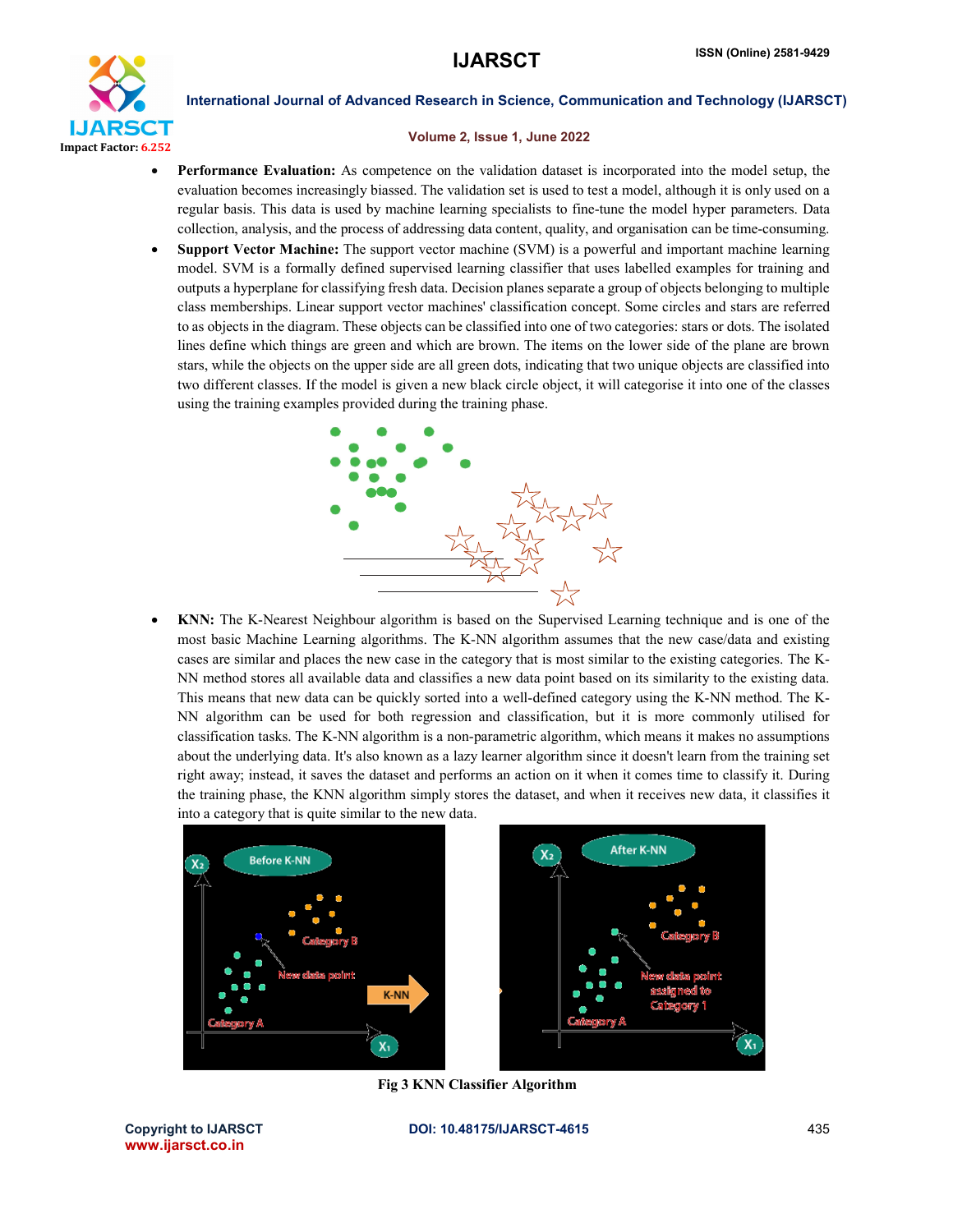

### Volume 2, Issue 1, June 2022

### VII. RESULT AND DISCUSSION

Following our discussion of the literature, we discovered that the vast majority of datasets used to train, test, and apply various models are created synthetically. There aren't enough examples for analysis, and categorising all of the supervised model data is difficult. As a result of the synthetic datasets used to train the models, the findings of the classifiers are not completely reliable. Because a large number of machine learning models are now utilised for email spam detection or filtering, these are not indicative of real-world spam reviews. The three learning algorithms presented here, logistic regression, Nave Bayes, and support vector machine (SVM), are extensively utilised and outperform the other algorithms in the majority of the research. In general, SVM provides the best results. It is frequently defeated by Nave Bayes and logistic regression. However, because it is not compared to all other algorithms, SVM should not be deemed the best. Several learning models based on different feature engineering techniques. By examining and monitoring a variety of strategies, this survey study elaborates on the existing machine learning-based spam filtering techniques and models. The findings are reviewed after a review of multiple spam filtering algorithms and a summary of the accuracy of several proposed approaches depending on various parameters. We conclude that all spam filtering methods are effective. Some should be assessed in future studies based on a variety of remarkable results, while others are attempting to improve accuracy through various approaches. Despite the fact that they are all effective, the spam filtering system still lacks some of the features that researchers are most concerned about. They're attempting to develop next-generation spam filtering systems that can handle multimedia data and effectively filter spam email.



Fig 4 Correlation Matrix for proposed system

# VIII. CONCLUSION

Using machine learning models, the proposed framework detects the spam properties of IoT devices. The feature engineering approach is used to pre-process the IoT dataset utilised in the tests. Each IoT appliance is given a spam score after experimenting with machine learning models in the framework. This clarifies the conditions that must be met for IoT devices to function properly in a smart home. In the future, we intend to take into account the climatic and environmental characteristics of IoT devices in order to make them more secure and reliable.

### **REFERENCES**

- [1]. Aaisha Makkar, Sahil (GE) Garg, Neeraj Kumar, M. Shamim Hossain, Ahmed Ghoneim, Mubarak Alrashoud,"An Efficient Spam Detection Technique for IoT Devices using Machine Learning" ,IEEE Transactions on Industrial Informatics ( Volume: 17, Issue: 2, Feb. 2021)
- [2]. Z.-K. Zhang, M. C. Y. Cho, C.-W. Wang, C.-W. Hsu, C.-K. Chen, andS. Shieh, "Iot security: ongoing challenges and research opportunities,"in 2014 IEEE 7th international conference on service-oriented

www.ijarsct.co.in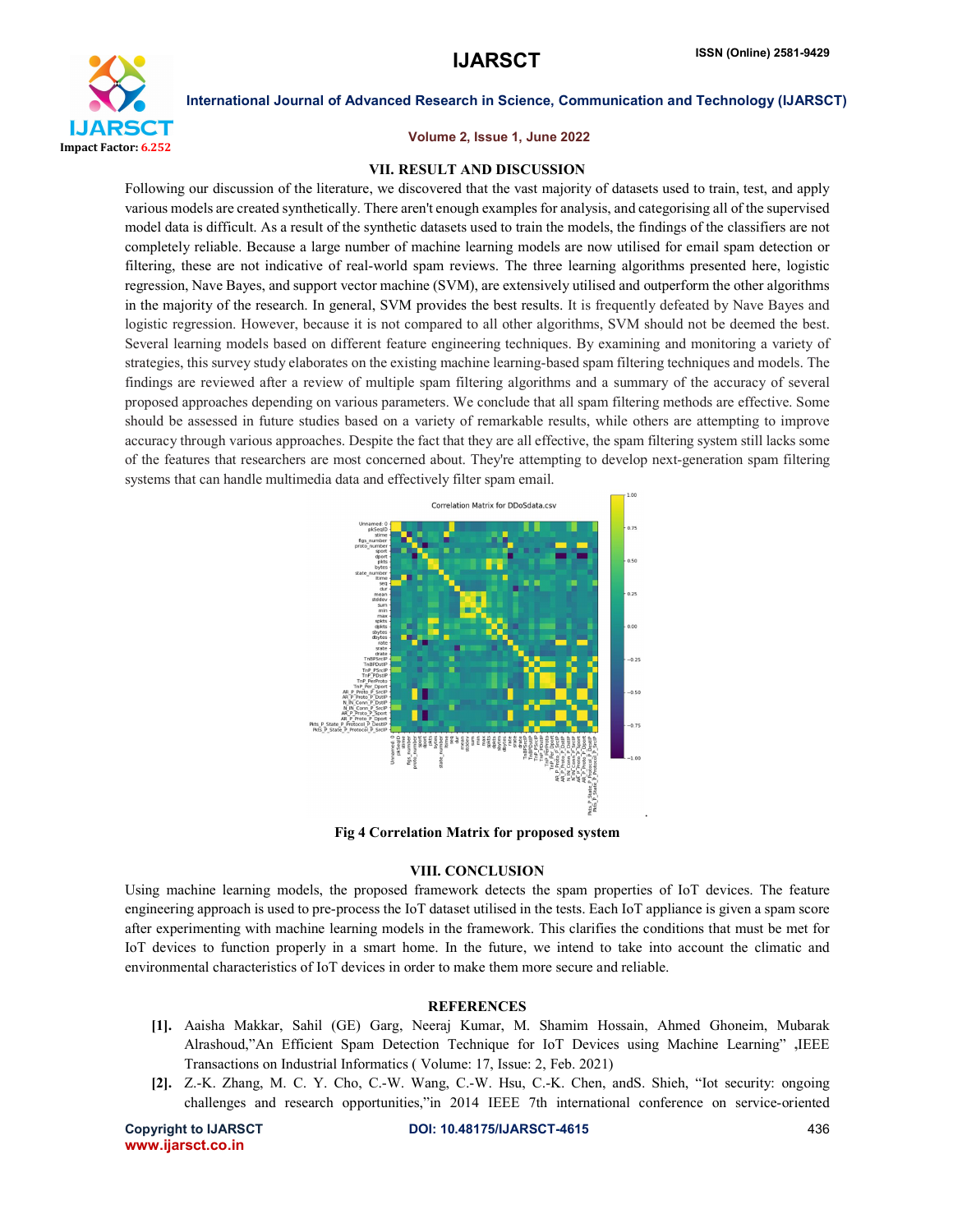

# Volume 2, Issue 1, June 2022

computing and applications. IEEE, 2014, pp. 230–234.

- [3]. A. Dorri, S. S. Kanhere, R. Jurdak, and P. Gauravaram, "Blockchain for iot security and privacy: The case study of a smarthome," in 2017 IEEE international conference on pervasive computing and communications workshops (PerCom workshops). IEEE, 2017, pp. 618–623.
- [4]. E. Bertino and N. Islam, "Botnets and internet of things security," Computer, no. 2, pp. 76–79, 2017.
- [5]. C. Zhang and R. Green, "Communication security in internet of thing: preventive measure and avoid ddos attack over iot network," Proceedings of the 18th Symposium on Communications & Networking. Society for Computer Simulation International, 2015, pp. 8–15.
- [6]. W. Kim, O.-R. Jeong, C. Kim, and J. So, "The dark side of the internet: Attacks, costs and responses," Information systems, vol. 36, no. 3, pp.675–705, 2011.
- [7]. H. Eun, H. Lee, and H. Oh, "Conditional privacy preserving security protocol for nfc applications," IEEE Transactions on Consumer Electronics, vol. 59, no. 1, pp. 153–160, 2013.
- [8]. R. V. Kulkarni and G. K. Venayagamoorthy, "Neural network based secure media access control protocol for wireless sensor networks," in 2009 International Joint Conference on Neural Networks. IEEE, 2009, pp. 1680– 1687.
- [9]. M. A. Alsheikh, S. Lin, D. Niyato, and H.-P. Tan, "Machine learning in wireless sensor networks: Algorithms, strategies, and applications,"IEEE Communications Surveys & Tutorials, vol. 16, no. 4, pp. 1996–2018, 2014.
- [10]. A. L. Buczak and E. Guven, "A survey of data mining and machine learning methods for cyber security intrusion detection," IEEE Communications Surveys & Tutorials, vol. 18, no. 2, pp. 1153–1176, 2015.
- [11]. F. A. Narudin, A. Feizollah, N. B. Anuar, and A. Gani, "Evaluation of machine learning classifiers for mobile malware detection," Soft Computing, vol. 20, no. 1, pp. 343–357, 2016.
- [12]. N. Sutta, Z. Liu, and X. Zhang, "A study of machine learningalgorithms on email spam classification," in Proceedings of the 35th International Conference, ISC High Performance 2020, vol. 69, pp. 170– 179,Frankfurt,Germa.
- [13]. L. Xiao, Y. Li, X. Huang, and X. Du, "Cloud-based malware detection game for mobile devices with offloading," IEEE Transactions on Mobile Computing, vol. 16, no. 10, pp. 2742–2750, 2017.
- [14]. J. W. Branch, C. Giannella, B. Szymanski, R. Wolff, and H. Kargupta, "In-network outlier detection in wireless sensor networks," Knowledge and information systems, vol. 34, no. 1, pp. 23–54, 2013.
- [15]. I. Jolliffe, Principal component analysis. Springer, 2011.
- [16]. I. Guyon and A. Elisseeff, "An introduction to variable and feature selection," Journal of machine learning research, vol. 3, no. Mar, pp. 1157–1182, 2003.
- [17]. L. Yu and H. Liu, "Feature selection for high-dimensional data: A fast correlation-based filter solution," in Proceedings of the 20th international conference on machine learning (ICML-03), 2003, pp. 856–863.
- [18]. A. H. Sodhro, S. Pirbhulal, and V. H. C. de Albuquerque, "Artificial intelligence driven mechanism for edge computing based industrial applications," IEEE Transactions on Industrial Informatics, 2019.
- [19]. A. H. Sodhro, Z. Luo, G. H. Sodhro, M. Muzamal, J. J. Rodrigues, and V. H. C. de Albuquerque, "Artificial intelligence based qos optimization for multimedia communication in iov systems," Future Generation Computer Systems, vol. 95, pp. 667–680, 2019.
- [20]. L. University, "Refit smart home dataset," https://repository.lboro.ac.uk/ articles/REFIT Smart Home dataset/2070091, 2019 (accessed April 26, 2019).
- [21]. R, "Rstudio," 2019 (accessed October 23, 2019
- [22]. T. Vyas, P. Prajapati, and S. Gadhwal, "A survey and evaluation of supervised machine learning techniques for spam e-mail filtering," in Proceedings of the 2015 IEEE international conference on electrical, computer and communication technologies (ICECCT), IEEE, Tamil Nadu, India, March 2015.
- [23]. L. N. Petersen, "(e ageing body in monty Python live (mostly)," European Journal of Cultural Studies, vol. 21, no. 3, pp. 382–394, 2018.
- [24]. L. Zhuang, J. Dunagan, D. R. Simon, H. J. Wang, and J. D. Tygar, "Characterizing botnets from email spam records," LEET, vol. 8, pp. 1–9, 2008.